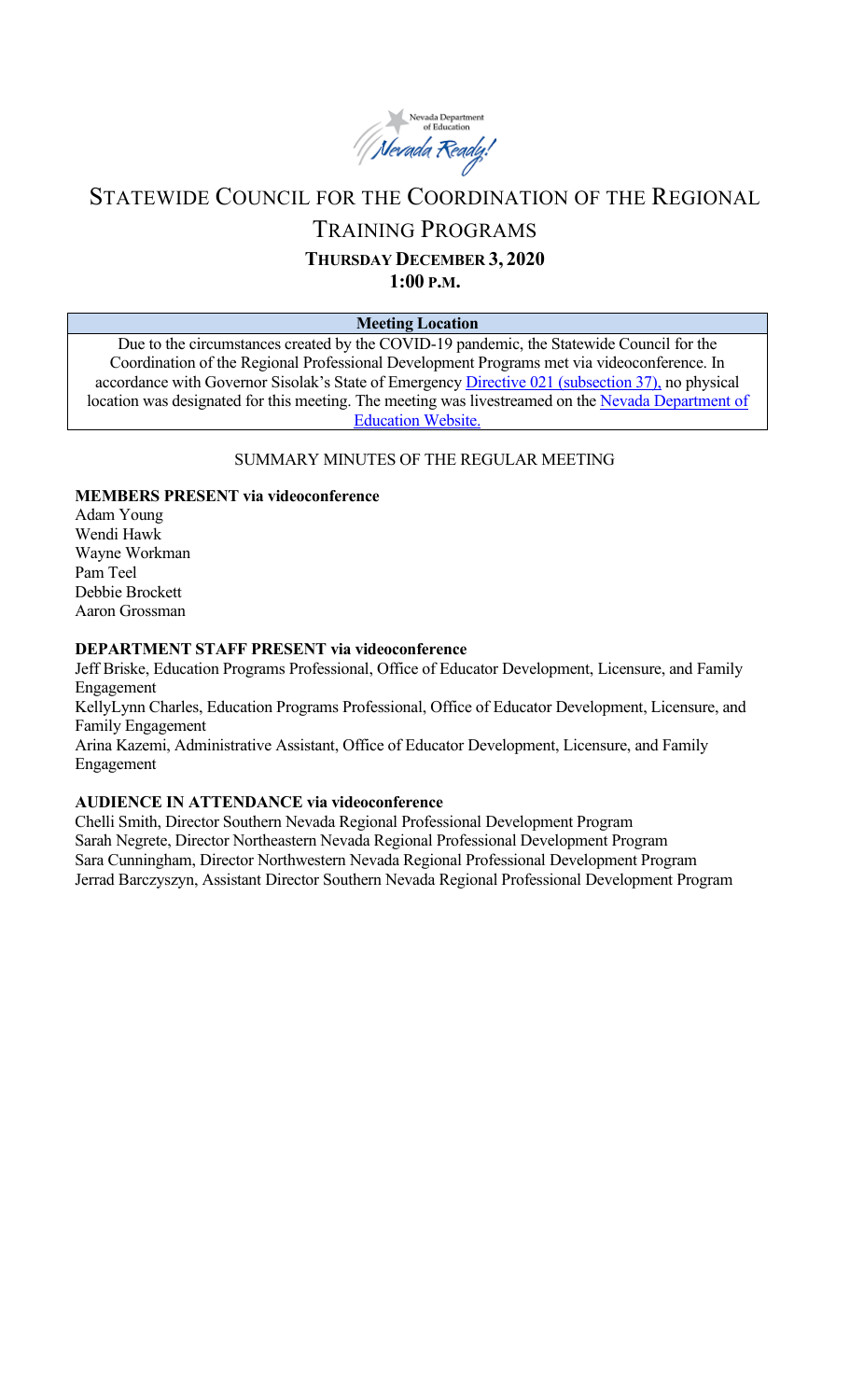### **1: Call to Order; Roll Call: Pledge of Allegiance**

The meeting of the RPDP Council was called to order at 1:00 P.M. by Chair Young. Quorum was established. Chair Young led the Pledge of Allegiance.

Chair Young moved to item #2.

## **2: Public Comment #1**

Chair Young asked Mr. Briske if any public comments had been submitted. Mr. Briske answered, no public comment was submitted.

Chair Young moved to item #3.

## **3: Approval of Prior Meeting Minutes for November 19, 2020**

Adam Young, Council Chair explained that the minutes included in the supplemental materials and were sent to members of the Council. He then asked if there was a motion.

#### **Member Workman motioned to approve the minutes from the November 19, 2020 meeting. Seconded by Member Hawk. No discussion. Motion carried.**

Chair Young moved to item #4.

## **4: Budgets and Budget Amendments pursuant to NRS 391A.130**

Mr. Briske, Nevada Department of Education stated NASA submitted a budget amendment and Vegas PBS agreed to be their fiscal agent. The Council voted on that budget amendment that was posted on meeting materials. Chair Young asked if the budget amendment was to order the reduction to comply with \$100,000 that was approved in last meeting. Mr. Briske answered, yes. Member Hawk explained that NASA adjusted their budget to \$52,000 as requested.

#### **Member Workman motioned to approve the Budget of \$52,0000 and Budget Amendments pursuant to NRS 391A.130. Seconded by Member Hawk. No further discussions. Motion carried.**

Chair Young moved to item #5.

#### **5: Meeting Schedule for 2021**

Chair Young asked Mr. Briske to share the results of the meeting schedule survey. Mr. Briske shared possible meeting dates from survey results with the council and stated there was a conflict with the original meeting time on the survey. Further, these dates can be changed if needed.

February 9, 2021 April 13, 2021 June 17, 2021 September 14, 2021 November 16, 2021

## **Member Workman motioned to approve the future meeting dates with meetings starting at 11:00 A.M. Seconded by Member Grossman. Motion carried.**

Chair Young stated having 5 meeting days scheduled is a good idea if the council does not meet the quorum for one of the meeting dates. Member Hawk wondered about when the budget discussion and approval need to be done. Mr. Briske stated this will take place at the April meeting. Member Hawk wondered if that meeting date was for final approval and if it needs a follow up meeting scheduled.

Mr. Briske and Ms. Charles from NDE stated the April meeting is a final budget amendment date. Any budget amendment necessary for the end of the fiscal year needs to be approved 60 days before June 30<sup>th</sup>. Also, RPDPs submit their next year's budget at that same time for approval and any changes would happen in June or fall meetings.

Chair Young moved to item #6.

#### **6: Future Agenda Items**

Mr. Briske reminded council that any budget amendments will be on the agenda. Mr. Briske also mentioned at a past meeting there was a suggestion to have the RPDPs to do annual overviews or updates. Member Workman suggested to have NDE provide update on the BDR that impacts the Council. Chair Young also agreed with member Workman and stated it would be appropriate to have a discussion about that. Mr.